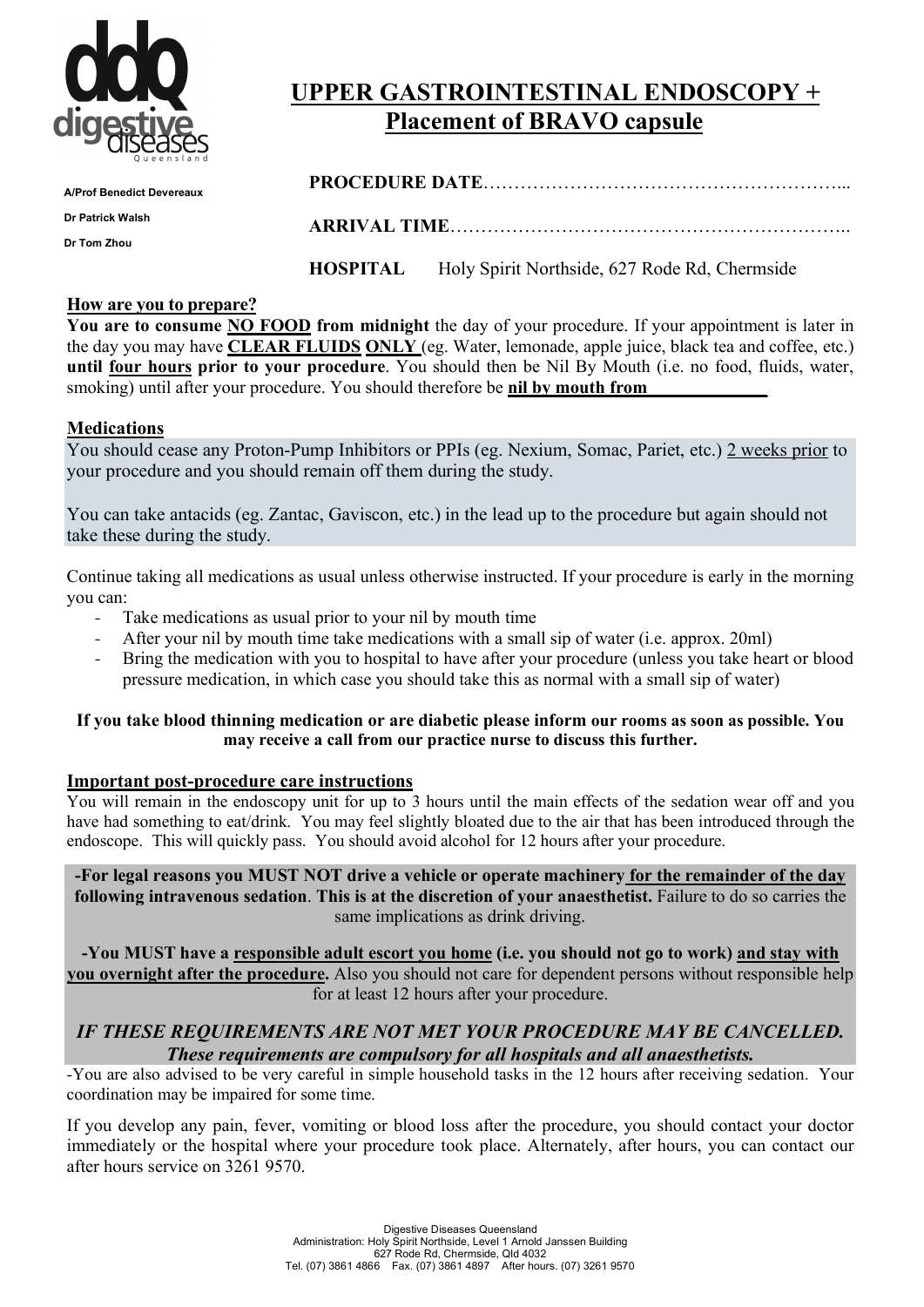## *As a duty of care to our patients and to meet Medicare requirements we* **must** *have a current referral from your referring GP or specialist on file prior to your procedure.*

*This can be faxed or emailed to us at reception3@ddq.net.au.*

(Reminder: GP referrals only stay current for 12 months from their first use and specialist referrals are only current for 3 months from their first use. Medicare requires that you have a current referral on file for each appointment.)

#### **Special Considerations**

If you are diabetic, take any blood thinning medication, are over 160kg or have any major health concerns please inform our practice nurse as soon as possible. Please inform us if you have had any previous endoscopic examination or any adverse reactions to sedatives or other medications.

#### **What is an Upper GI Endoscopy?**

Endoscopy involves the use of a flexible video instrument (endoscope) to examine the upper intestinal tract including the oesophagus, stomach and duodenum. The procedure is commonly undertaken if your doctor suspects that you have inflammation, ulceration or other abnormality of the oesophagus, stomach or duodenum. The endoscope is passed over the back of your tongue into the upper gastrointestinal tract. In addition to visualizing the inner lining of the oesophagus, stomach and duodenum, a number of interventions can be performed. These include taking biopsies (small tissue samples) for subsequent microscopic examination, dilatation (stretching) of narrowing's of the upper gut (usually the oesophagus), removal of swallowed objects or treatment of bleeding vessels or ulcers.

#### **What will happen?**

After checking into the hospital and completing your admission you will be seen by a pre-admissions nurse for a brief health check. You will need to remove your dentures. Please inform the staff if you have any loose teeth or crowns. The anaesthetist and procedural doctor will talk to you prior to the procedure.

At the beginning of the procedure you will be asked to lie on your left side and a guard will be placed in your mouth to protect your teeth. You will be given a sedative by injection in a vein before the procedure begins and usually you will not remember anything about the actual examination. The procedure will take between 10 and 20 minutes and you will be sleepy for about half an hour afterwards.

#### **Safety and Risks**

Most surveys report complications in less that 1 in 1000 examinations. A number of rare side effects can occur with any medical procedure. If you wish to have full details of RARE complications, you should discuss further with your doctor/practice nurse before the procedure.

Gastrointestinal endoscopy is usually simple and safe. Damage to the oesophagus at the time of examination is extremely rare unless there is pre-existing oesophageal disease. Other potential complications include bleeding, infection and perforation (hole/tear) in the wall of the upper gut. The risk is greater if a therapeutic intervention is performed eg dilatation of a narrowing or control of a bleeding vessel or ulcer.

Rarely patients may have a reaction to the sedation. Complications of sedation are uncommon. Rarely, serious adverse events can occur. Eg. Heart or lung complications or aspiration (fluid coming from the stomach into the lungs).

In the unlikely event a complication occurs, your doctor will take all due care to ensure your safety. This may include consultation with other specialists (e.g. surgeon) and additional testing (radiology  $\&$  blood tests) for which there *may* be additional fees.

## **See the information brochure from Medtronic for specific information on the BRAVO capsule placement.**

#### **Results**

You will need to see your specialist for a follow up appointment to go through the results.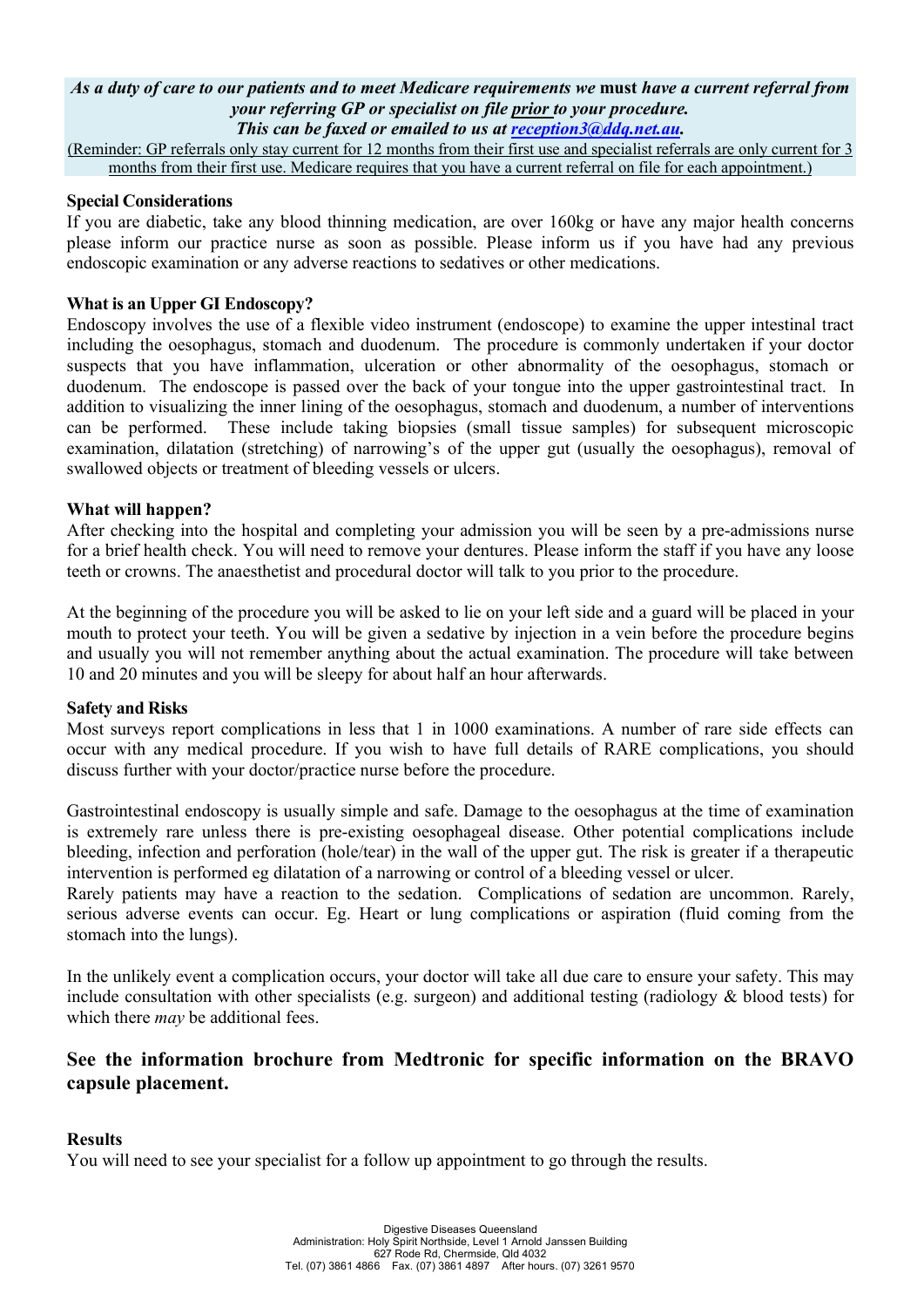## **EXPLANATION OF FEES**

As a service to our patients, we provide the following estimate of the likely medical costs you will be required to pay for your procedure. Please note that this is an estimate only of the fees charged. You will be liable for any costs not covered by Medicare or your health fund.

As with any medical procedure, if unforeseen circumstances should arise during the procedure it may be necessary to arrange additional medical services, entailing further cost to you, not covered by this estimate.

*THERE ARE SEVERAL SEPERATE ACCOUNTS INVOLVED WHEN HAVING YOUR PROCEDURE:*

## **DIGESTIVE DISEASES QLD ACCOUNT (DDQ)**

#### **DDQ has an agreement with participating health funds in the 'no gap' cover scheme. If you have private health insurance, please contact your health fund to check you have the adequate level of cover for your upcoming procedure.**

Provided we have a **current referral** on file, we will submit the account directly to your health fund and Medicare (i.e. you will not receive an account).

**If you do not have private health insurance** you will receive the account in the mail **AFTER your procedure.** DDQ's account for the procedure is separate to the hospital charge. Payment can be made by cash, cheque, Eftpos or credit card (Credit card payment accepted via telephone). Prompt payment is appreciated and your Medicare claim will be processed at the time of payment.

The BRAVO capsule and associated equipment required attracts an **out of pocket expense of \$650**. This is NOT claimable through Medicare as this does not have an item number attached to it (as it is for disposable items). An account for this will be sent to you for payment and this MUST be paid prior to your procedure.

#### **HOSPITAL ACCOUNT**

Prior to your procedure it is necessary for you to register your admission with the hospital. The hospital will inform you of any payment required on the day of your procedure.

- If you have private health insurance you can ring your fund to check your hospital excess.
- If you do not have private health insurance, your hospital account is an out of pocket cost not covered by Medicare. You will need to contact the hospital you are attending for information on the fee.

#### **ANAESTHETIST ACCOUNT**

An anaesthetist will be present during your procedure and will provide the necessary sedation. At DDQ we use a number of different anaesthetists, dependant on the list.

- If you are covered with a private health fund, DDQ's agreement with our regular anaesthetists ensures this fee is also 'no gapped' and you will not receive any out of pocket fee.
- If you do not have private health insurance, the fees and payment policy will depend on the anaesthetist. DDQ can give you the contact details of your anaesthetist to obtain further information from their staff.

If you have any further enquiries regarding the payment of your account, the item number/s or the fees involved, please do not hesitate to telephone the office on (07) 3861 4866.

| <b>Item</b>                       | <i>Item</i><br><b>Number</b> | <b>DDQ</b> Fee            | <i>Medicare</i><br><b>Pays</b> | <b>Health Fund</b><br><b>Pays</b> |
|-----------------------------------|------------------------------|---------------------------|--------------------------------|-----------------------------------|
| Endoscopy                         | 30473                        | \$230.00                  | \$132.85                       | <b>DDQ</b><br>participates in     |
| <b>Placement of Bravo Capsule</b> | 11810                        | If you do not have health |                                | the no gap                        |